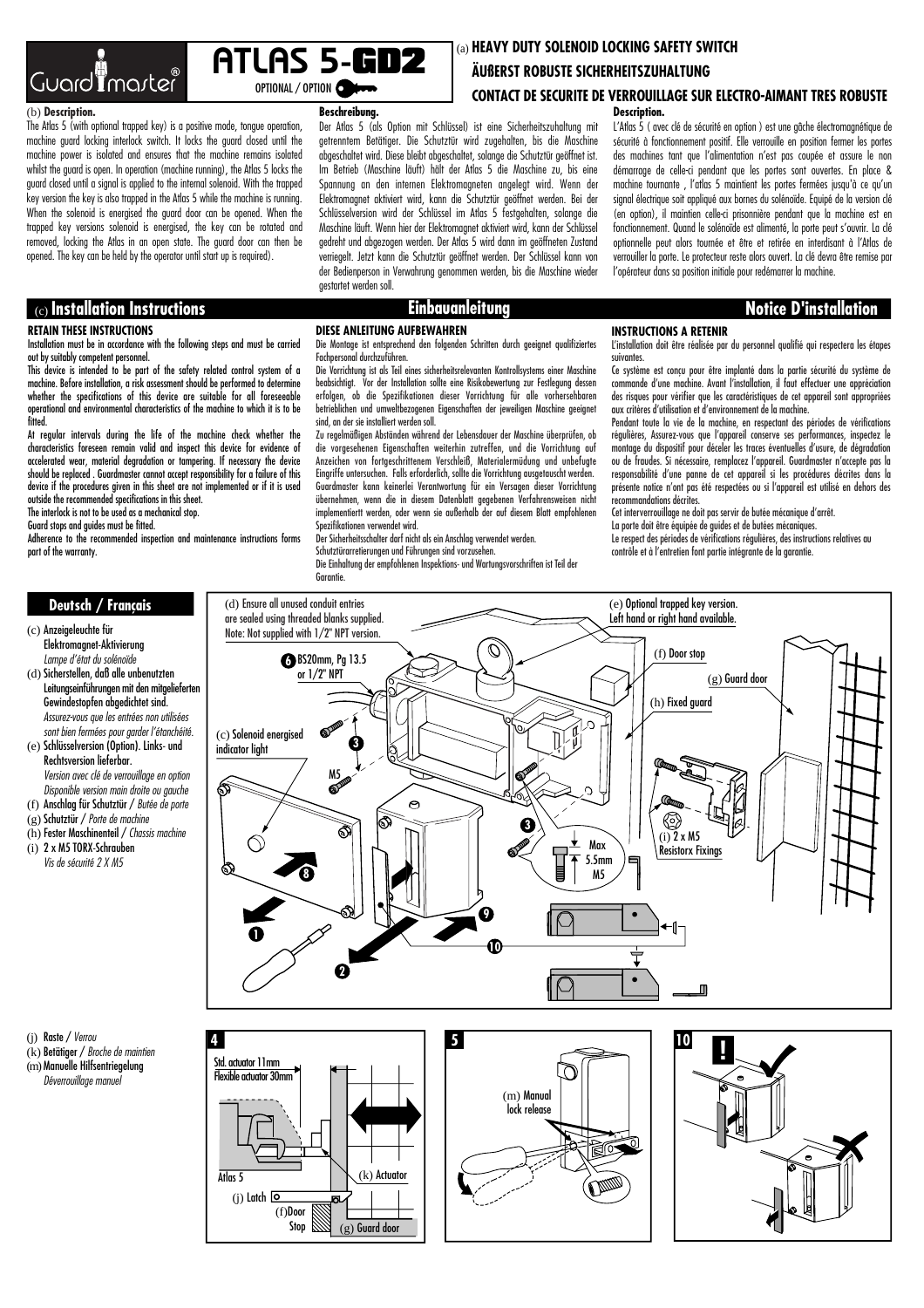

## (k1) **ATLAS 5 KEY - OPERATING INSTRUCTIONS ATLAS 5 AVEC CLE - FONCTIONNEMENT Betriebsanleitung ATLAS 5 Schlüsselversion**

- (m1)Falls im sicheren Zustand der Maschine eine Spannung angelegt wird, wird der Elektromagnet aktiviert und die Leuchte leuchtet auf. Der vorher festgehaltene Schlüssel kann dann gedreht werden. Die Tür wird entriegelt, und der ATLAS 5 wird in der nicht-verriegelten Stellung gehalten. L'alimentation est envoyée au solénoïde lorsque la machine est en condition de sécurité. Le voyant s'allume. La clé peut être tournée, la porte s'ouvre, et ne peut être refermée sans avoir remis la clé dans sa position initiale.
- (n1) Die Schutztür kann jetzt geöffnet werden. Der Schlüssel kann als "persönlicher Schlüssel" entnommen werden, um ein Einschließen innerhalb der Umzäunung zu verhindern. La porte peut maintenant être ouverte.

La clé peut vous accompagner pour éviter que quiconque vous enferme dans la machine. (p1) Der Schlüssel kann von der Bedienperson behalten oder in eine Schlüsselwechseleinheit eingesetzt werden.

**1**

- La clé peut être prise par l'opérateur ou intégrée à un transfert de sécurité. (q1)Zum Wiederanlaufen der Maschine muß die Schutztür geschlossen und der Schlüssel in den ATLAS 5 gesteckt und gedreht werden. START normalerweise über den START-Taster. Pour redémarrer la machine, la porte doit
- être fermée et la clé tournée pour reprendre sa position initiale. Remettre en marche en appuyant sur le bouton ON de la machine. (r1) ANMERKUNG: Es werden 2 Schlüssel mitgeliefert. Falls beide Schlüssel verloren gehen, muß der Schloßmechanismus ersetzt
	- werden. Ersatzschlüssel sind nicht lieferbar. NOTE: 2 clés sont fournies avec l'appareil. Si les deux clés sont perdues, il faut changer entièrement le mécanisme de blocage. Aucune clé ne peut être remplacée.



can then be rotated to release the door and hold the Atlas 5 in the unlocked mode.







Atlas & rotated. Restart via normal control 'ON' button.

 $(r1)$  NOTE: 2 keys are supplied with the switch. If both keys are lost the key lock mechanism will have to be replaced. No replacement keys can be supplied.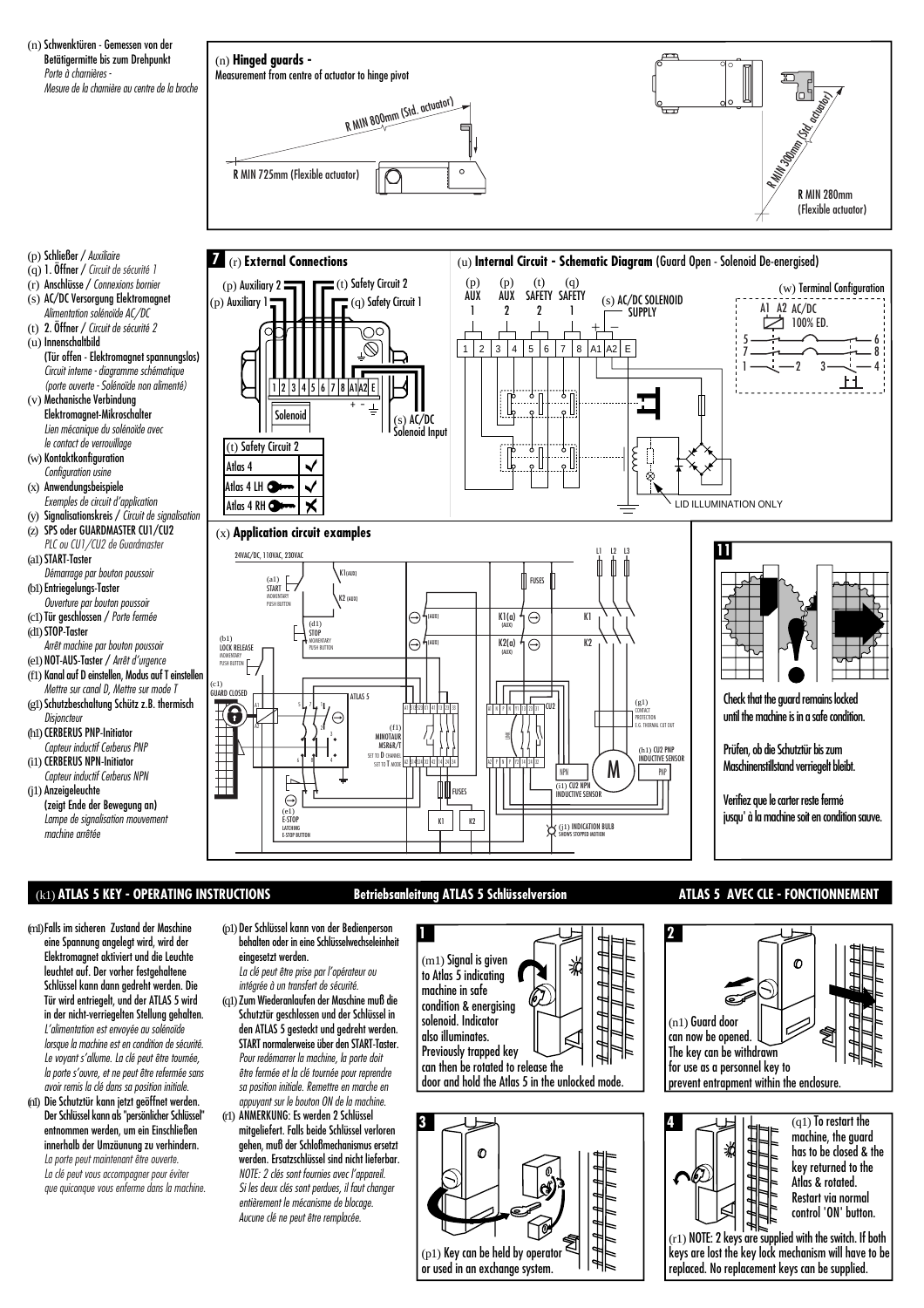### **German / French**

(s1) 2 Befestigungslöcher für M5 2 trous de fixation pour vis M5 (t1) Kontakt geöffnet / Contact ouvert (u1)Kontakt geschlossen / Contact fermé (v1) 2 Hilfsentriegelungspositionen 2 points d'ouverture manuelle (w1)Rechts-Version RH Modèle avec clé version droite seulement (x1) Links-Version LH Modèle avec clé version gauche seulement (y1) Einführungsöffnung Deckelseite Entrée broche face avant



Flexible actuator

| <b>Technical Specifications</b>                            |                                       | <b>Technische Daten</b>           |                                       |
|------------------------------------------------------------|---------------------------------------|-----------------------------------|---------------------------------------|
| Conforming to standards                                    | EN60947-5-1, EN1088,                  | <b>Normen</b>                     | EN60947-5-1, EN1088,                  |
|                                                            | EN292. EN60204-1                      |                                   | EN292. EN60204-1                      |
| Safety contacts (Atlas 5 & Atlas 5 LH) 2N/C positive break |                                       | Gehäusematerial                   | Al-Druckgußlegierung, rot lackiert    |
| (Atlas 5 RH)                                               | <b>IN/C</b> positive break            | Betätigermaterial                 | Nichtrostender Stahl                  |
| Utilisation cat.                                           | <b>AC15</b>                           | Gehäusebefestigung                | 4 x M5-Schrauben                      |
| a.c (Ue)                                                   | <b>250V</b>                           | Schutzart                         | <b>IP 65</b>                          |
| $(\mathsf{I}\mathsf{e})$                                   | 2A                                    | Leitungseinführungen              | 3xPg13,5 (oder M20 ISO oder 1/2"NPT)  |
| $\overline{d}$                                             | 250V 0.5A, 24V 2A                     | <b>Betätigungsweg Kontakte</b>    | 2 <sub>mm</sub>                       |
| Max. switched current/voltage/load                         | 500V 500VA                            | Kontakte (Atlas 5 & Atlas 5 LH)   | 2 zwangsöffnende Öffner + 2 Schließer |
| Thermal current (lth)                                      | 5A                                    | (Atlas 5 RH)                      | 1 zwangsöffnende Öffner + 2 Schließer |
| Minimum current                                            | 5V. 5mADC                             | Kontaktöffnungsweite              | >2x2mm (Schalteinsatz)                |
| Safety contact gap                                         | $>2$ mm contact block                 | Bemessungsstoßspannungsfestigkeit | <b>Uimp 2500 V</b>                    |
| Rtd. insulation voltage                                    | (Ui) 500V                             | Bemessungsisoiationsspannung      | Ui 500 V                              |
| Rtd. impulse withstand voltage                             | (Uimp) 2500V                          | Gebrauchskategorie                | AC-15 2A (250V)                       |
| <b>Auxiliary contacts</b>                                  | 2N/0                                  | Max. Schaltvermögen               | 500V / 500VA                          |
| <b>Pollution degree</b>                                    | 3                                     | Thermischer Strom (Ith)           | <b>5A</b>                             |
| Actuator travel for positive opening                       | 15mm                                  | <b>Minimaler Strom</b>            | 5 mA (5V)                             |
| Break contact min. force                                   | <b>6N</b>                             | <b>Kurzschlußfestigkeit</b>       | 6A (träg), zwangsöffnender Öffner     |
| Max. actuation speed                                       | 160mm per sec                         | Zwangsöffnungsweg                 | 15mm                                  |
| Max. actuation frequency                                   | 2 Cycle per sec                       | Min. Betätigungsradius            | 300mm (Schmalseite oben),             |
| Case material                                              | Die cast alloy                        |                                   | 800mm (Deckelseite)                   |
| <b>Actuator material</b>                                   | <b>Stainless Steel</b>                | Betätigungsgeschwindigkeit        | Max. 160mm/s                          |
| Protection                                                 | <b>IP65</b>                           | Betätigungsfreguenz               | Max. 2/s                              |
| Conduit entry                                              | 3 x M20 or 3 x Pg13.5 or 3 x 1/2" NPT | Betriebstemperatur                | $-10$ bis + 60 $^{\circ}$ C           |
| <b>Operating temperature</b>                               | $-10^{\circ}$ C to $+60^{\circ}$ C    | Max Schließkraft                  | 6N                                    |
| Fixing                                                     | $4 \times M5$                         | Zuhaltekraft (verriegelt)         | 5500N                                 |
| <b>Mechanical life</b>                                     | $1 \times 10^6$                       | Versorgung Elektromagnet          | 24VAC/DC oder 110VAC oder 230VAC      |
| <b>Electrical life</b>                                     | $1 \times 10^6$                       | Leistungsverbrauch                | Typ. 13W 100% ED                      |
| Weight                                                     | 1200 <sub>a</sub>                     | Mech. Lebensdauer                 | 1 x 10 <sup>6</sup> Schaltspiele      |
| Colour                                                     | Red                                   | Gewicht                           | 1200q                                 |
| Cleaning                                                   | May be high pressure steam cleaned    |                                   |                                       |
| Max. holding force                                         | 5500N                                 |                                   |                                       |
| Min. operating radius                                      | 300mm end entry, 800mm front entry    |                                   |                                       |
| Power supply (solenoid)                                    | 24V AC/DC or 110V AC or 230V AC       |                                   |                                       |
| Solenoid power                                             | 13W typical 100% ED                   |                                   |                                       |
| Solenoid rating                                            | 100% duty                             |                                   |                                       |

 $\Box$ (t1) Contact Open  $\Box$  (u1) Contact Closed

| <b>Specifications Techniques</b>                         |                                              |  |
|----------------------------------------------------------|----------------------------------------------|--|
| Conforme aux normes                                      | EN60947-5-1, EN1088,                         |  |
|                                                          | EN292, EN60204-1                             |  |
| Contact de sécurité                                      | (Atlas 5 & Atlas 5 LH) 2N/C rupture positive |  |
| (Atlas 5 RH)                                             | 1N/C rupture positive                        |  |
| Catégorie d'utilisation                                  | AC15                                         |  |
| a.c.(Ue)                                                 | <b>250V</b>                                  |  |
| $(\mathsf{Ie})$                                          | 2A                                           |  |
| dc                                                       | 250V 0.5A, 24V 2A                            |  |
| Pouvoir de coupure Max                                   |                                              |  |
| Courant/tension/charge                                   | 500V/500VA                                   |  |
| Courant thermique (Ith)                                  | 5A                                           |  |
| Courant minimum                                          | 5V. 5mA DC                                   |  |
| Espace contact de sécurité                               | >2X2mm                                       |  |
| <b>Tension efficace (Ui)</b>                             | 500V                                         |  |
| Tension d'isolement (Uimp)                               | <b>2500V</b>                                 |  |
| Contact auxiliaire                                       | 2 N/0                                        |  |
| Degré de pollution                                       | $\overline{3}$                               |  |
| Course de la dé pour ouverture positive 15mm             |                                              |  |
| Force minimum rupture contact                            | 6N                                           |  |
| Vitesse max de l'entrée de la clé                        | $160$ mm/S                                   |  |
| Fréquence max de l'entrée de la clé 2 cycles par seconde |                                              |  |
| <b>Boîtier</b>                                           | métal                                        |  |
| Clé                                                      | Acier inoxydable                             |  |
| Indice de protection                                     | <b>IP65</b>                                  |  |
| Presse étoupe                                            | 3xM20 ou 3xPg11ou 3 x 1/2" NPT               |  |
| Température                                              | $-10a + 60C$                                 |  |
| <b>Fixation</b>                                          | 4 X M5                                       |  |
| Vie mécanique                                            | > 1 X 1000000                                |  |
| Vie électrique                                           | >1 X 1000000                                 |  |
| <b>Poids</b>                                             | 1200grs                                      |  |
| Couleur                                                  | Rouge                                        |  |
| Nettoyage                                                | Peut être nettoyé au jet haute pression      |  |
| Angle min. Fermeture                                     | 300 mm entrée en bout,                       |  |
|                                                          | 800 mm entrée face avant                     |  |
| <b>Alimentation</b>                                      | 24 VAC/DC ou 110 VAC ou 230 VAC              |  |
| Puissance solénoïde                                      | 13 W 100%                                    |  |
|                                                          |                                              |  |

### (z1) **ACCESSORIES ZUBEHÖR ACCESSOIRES**

Fixing screws (4 x M5) Replacement end cap Security screwdriver Replacement security key Conduit beacon indicators

Replacement actuators are available by arrangement. Note: Access to spare actuators should be restricted to authorised personnel to prevent bypassing of the safety function

Befestigungsschrauben (4 x M5) Endkappe (Ersatzteil) TORX-Bit-Handhalter TORX-Bit Anzeigeleuchten Anmerkung: Ersatzbetätiger dürfen nur autorisierten Personen zugänglich sein, um ein Umgehen der Sicherheitsfunktion zu verhindern.

Vis de fixation (4 X M5) Sode de remplacement Tournevis de sécurité Remplacement enbout tournevis Voyant pour presse-étoupe Broche de remplacement Note : L'accès à l'appareil doit être restreint au personnel autorisé pour éviter toute fraude de la fonction de sécurité.